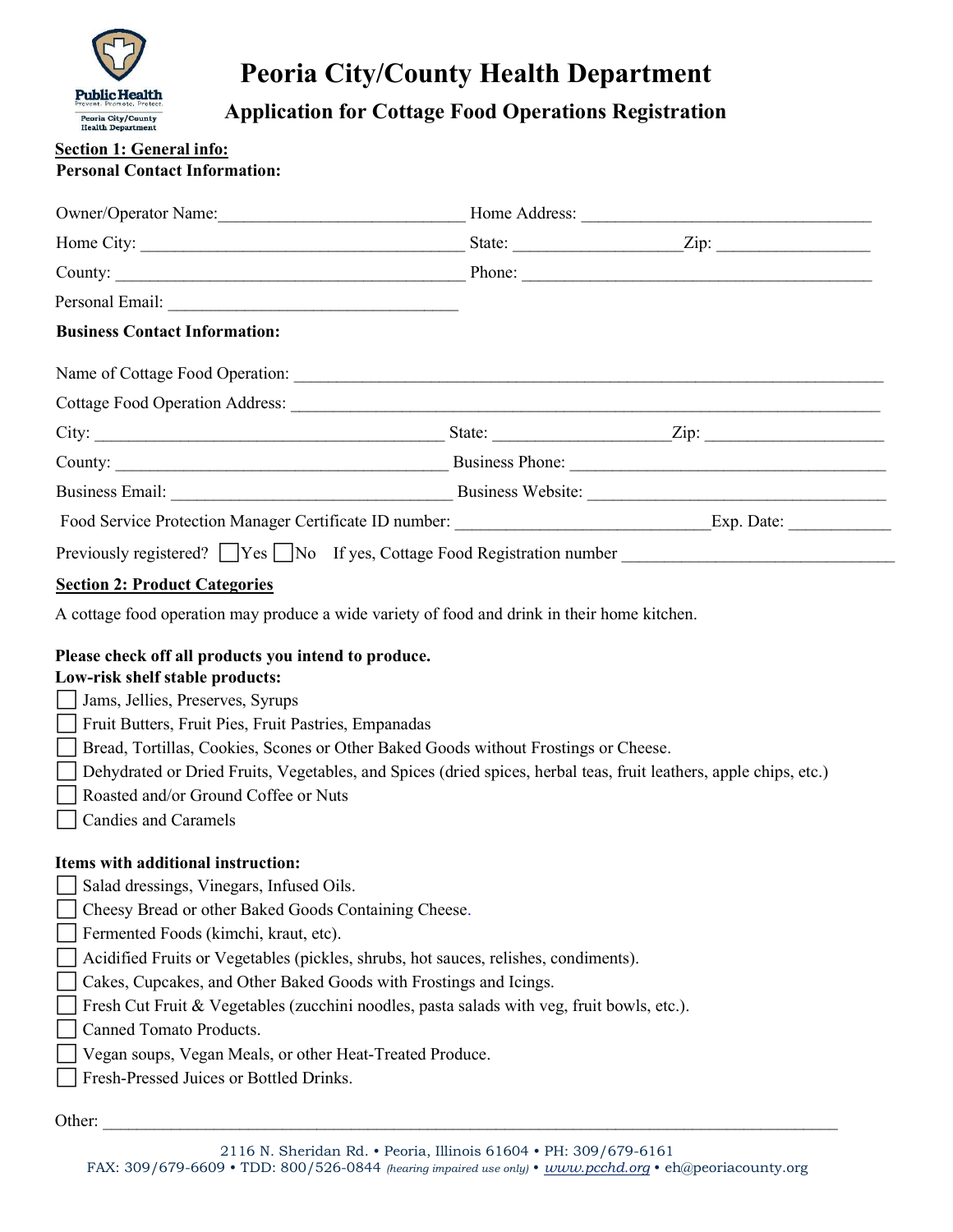## Section 3: Sales Avenues

Food and drink produced by a cottage food operation shall be sold directly to consumers for their own consumption and not for resale. Sales to retail stores such as restaurants, grocery stores, or bakeries are prohibited. Sales to third party distributors for resale are prohibited. Sales to third party distributors that deliver products on your behalf are prohibited. All sales of cottage foods are limited to within the state of Illinois. A cottage food operation may sell products outside of the municipality or county where the cottage food operation is located. A copy of your certificate of registration must be available upon request by the Department and any local health department.

| Please indicate how you will sell your products. Check all that apply.                                                    |                                                                                                           |  |  |  |
|---------------------------------------------------------------------------------------------------------------------------|-----------------------------------------------------------------------------------------------------------|--|--|--|
| Pick-up from my home or farm (Note: cottage food                                                                          | Online sales                                                                                              |  |  |  |
| businesses selling from their home may be prohibited                                                                      |                                                                                                           |  |  |  |
| from some sales activities at home by local laws that                                                                     | Delivery directly to customer                                                                             |  |  |  |
| apply to all cottage food operations. Please check with                                                                   |                                                                                                           |  |  |  |
| your unit of local government about                                                                                       | Farmers Market/Fairs/Festivals/Pop up stand/Public                                                        |  |  |  |
| requirements on parking, signage, customer counts, etc.)                                                                  | event                                                                                                     |  |  |  |
| On-farm store                                                                                                             |                                                                                                           |  |  |  |
|                                                                                                                           | Shipping (Each cottage food product that is shipped<br>must be sealed in a manner that reveals tampering, |  |  |  |
| Delivery to or pick-up from a third party private                                                                         | including, but not limited to, a sticker or pop top. Cottage                                              |  |  |  |
| property with consent of the property holder ( <i>i.e.</i> drop                                                           | foods may not be shipped across state lines.)                                                             |  |  |  |
| off/pick-up location/pop-up stand)                                                                                        |                                                                                                           |  |  |  |
|                                                                                                                           | Other:                                                                                                    |  |  |  |
| If you selected "Shipping" from above, please describe how you will seal your product in a manner that reveals tampering: |                                                                                                           |  |  |  |

## Section 4: Signage

At the point of sale, notice must be provided in a prominent location that states the following: "This product was produced in a home kitchen not inspected by a health department that may also process common food allergens.

 $\mathcal{L}_\text{max}$ 

If you have safety concerns, contact your local health department." At a physical display, notice shall be a placard. Online, notice shall be a message on the cottage food operation's online sales interface at the point of sale.

#### Please indicate all the ways in which you will notify customers at point of sale:

|  | Prominent placard at my booth/stall (8in x 10in minimum) |  |  |  |  |
|--|----------------------------------------------------------|--|--|--|--|
|  |                                                          |  |  |  |  |

Signage placed prominently at the pick-up location at my home/farm (8in x 10in minimum)

⬜ Language placed prominently at the point of sale on my website or sales platform

Other:

# Section 5: Labeling:

All cottage food products must be pre-packaged in the home kitchen. The food packaging must conform to the labeling requirements of the Illinois Food, Drug and Cosmetic Act, and must contain the following phrase in prominent lettering: "This product was produced in a home kitchen not inspected by a health department that may also process common food allergens. If you have safety concerns, contact your local health department."

#### Special Labeling Opportunity for Local Ingredients

Are you using any ingredients grown or raised on an Illinois farm and purchased directly from the farmer? If so, you are entitled and encouraged to use the following terminology on your label: Illinois Grown, Illinois-Sourced, Illinois Farm Product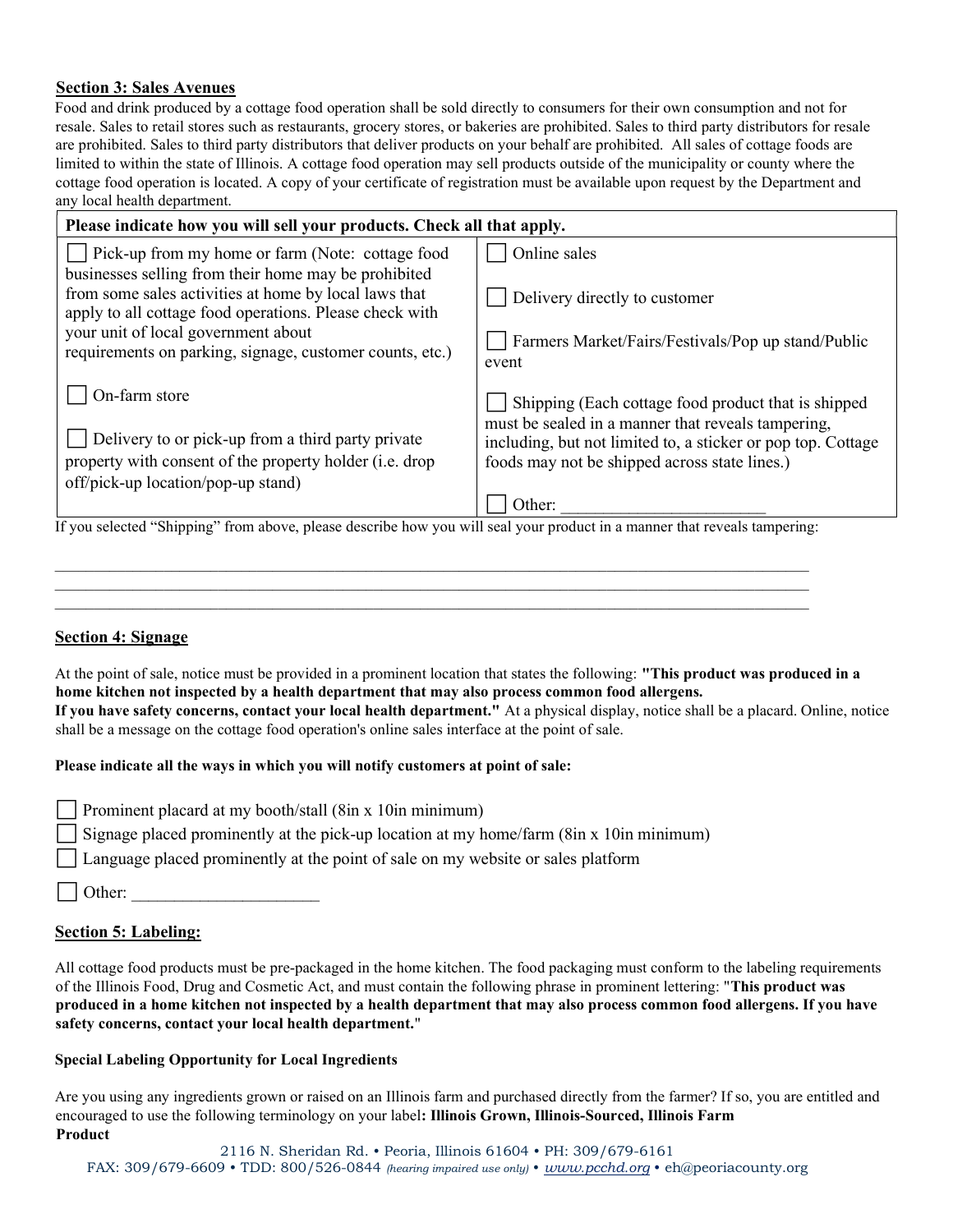#### Request for a labeling exemption:

Cottage food operators may request an exemption from product packaging for foods that are not easily packaged (i.e. wedding cakes), for foods that are more suited to bulk containers or display cases (i.e donuts or scones), or for other reasons. If the exemption is granted, the cottage food producer must include all labeling requirements on a receipt or similar document that is delivered to that consumer with the product, and the cottage food warning sign must still be present at point of sale. The local health department has the authority to accept or deny the exemption request.

Request for product packaging exemption

Please list the products for which you are requesting an exemption and provide a rationale:

#### Section 6: Employees

Employees are allowed under cottage food law. All persons that prepare or package food must have their Certified Food Protection Manager (CFPM) Certificate. The CFPM is not required for employees that handle sales, marketing, admin. or other facets of the business.

 $\mathcal{L}_\mathcal{L} = \mathcal{L}_\mathcal{L} = \mathcal{L}_\mathcal{L} = \mathcal{L}_\mathcal{L} = \mathcal{L}_\mathcal{L} = \mathcal{L}_\mathcal{L} = \mathcal{L}_\mathcal{L} = \mathcal{L}_\mathcal{L} = \mathcal{L}_\mathcal{L} = \mathcal{L}_\mathcal{L} = \mathcal{L}_\mathcal{L} = \mathcal{L}_\mathcal{L} = \mathcal{L}_\mathcal{L} = \mathcal{L}_\mathcal{L} = \mathcal{L}_\mathcal{L} = \mathcal{L}_\mathcal{L} = \mathcal{L}_\mathcal{L}$  $\mathcal{L}_\mathcal{L} = \mathcal{L}_\mathcal{L} = \mathcal{L}_\mathcal{L} = \mathcal{L}_\mathcal{L} = \mathcal{L}_\mathcal{L} = \mathcal{L}_\mathcal{L} = \mathcal{L}_\mathcal{L} = \mathcal{L}_\mathcal{L} = \mathcal{L}_\mathcal{L} = \mathcal{L}_\mathcal{L} = \mathcal{L}_\mathcal{L} = \mathcal{L}_\mathcal{L} = \mathcal{L}_\mathcal{L} = \mathcal{L}_\mathcal{L} = \mathcal{L}_\mathcal{L} = \mathcal{L}_\mathcal{L} = \mathcal{L}_\mathcal{L}$ 

#### Please list the persons that prepare or package food:

| Name: | CFPM number: | Exp. Date: |
|-------|--------------|------------|
| Name: | CFPM number: | Exp. Date: |
| Name: | CFPM number: | Exp. Date: |

#### Section 7: Checklist of Required Information

⬜ A copy of a valid Food Service Protection Manager Certificate

A product label for **each product category selected in Section 2**, demonstrating that you are complying correctly with labeling regulations

⬜ If on a private water supply, a copy of water test results showing satisfactory E. coli/Coliform bacteria results

⬜ If producing acidified or fermented foods (pickles, kraut, kimchi, etc.), one of the following:

A. A completed food safety plan and representative pH Test for each product with a different food safety process

Example: Delia makes pickled cucumbers, pickled beets, kimchi, and hot sauces. Each of these four products requires a different process to make. She will need to submit a food safety plan and pH test for all four products.

Example: Janae makes a pickled cucumber recipe that has five different variations (one with dill, one with jalapenos, one with more sugar, one with stevia, and one with ginger). Although the recipes vary slightly, the pickling process is the same for all five recipes. Janae must submit just one food safety plan and a pH test for at least one pickle recipe as evidence that her process is safe. A pH test and food safety plan is not required for all five recipe variations.

B. An approved recipe from the USDA National Center for Home Food Preservation or the cooperative extension office of any state.

⬜ If producing canned tomatoes or canned tomato products (i.e. salsa, pasta sauce, etc), one of the following:

A. pH test for each canned tomato recipe

2116 N. Sheridan Rd. • Peoria, Illinois 61604 • PH: 309/679-6161 FAX: 309/679-6609 • TDD: 800/526-0844 (hearing impaired use only) • www.pcchd.org • eh@peoriacounty.org